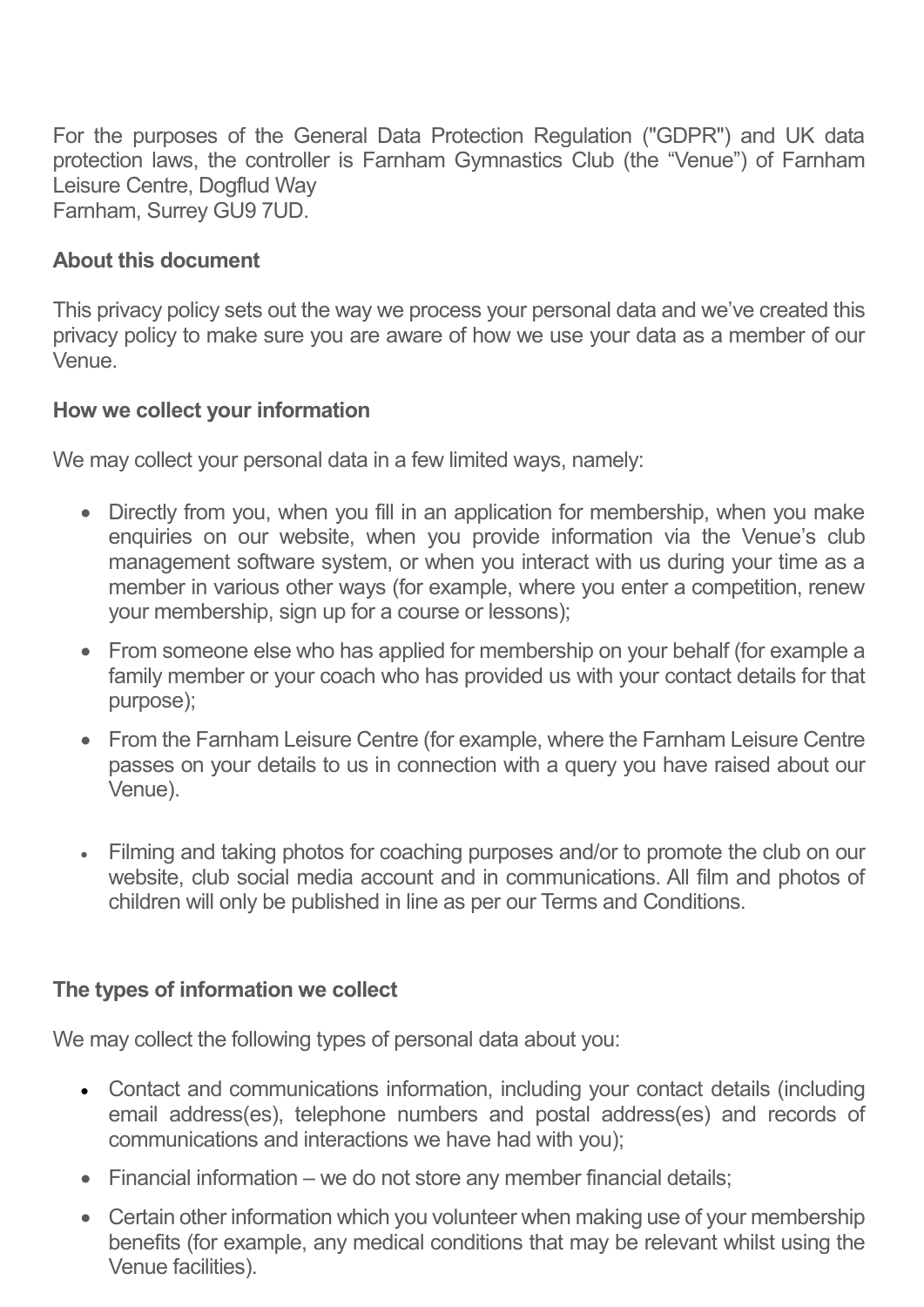# **How we use personal data**

Personal data provided to us will be used for the purposes set out at the time of collection and, where relevant, in accordance with any preferences you express.

More generally, we will use your personal data for the following purposes:

- Administration of your Venue membership, including:
	- $\circ$  informing you about term dates and times:
	- o taking payment of membership fees;
- Communication about our Venue activities that we think may be of interest to you;
- Storing your details on the software platform we use for our online Venue member management database.

#### **Your marketing preferences**

We will always respect your wishes in respect of what type of communications you want to receive from us and how you want to receive them. There are some communications, however, that we need to send you regardless of your marketing preferences for us to fulfill our contractual obligations to you as a member of our Venue. Examples of these essential service communications are:

- Records of transactions, such as payment receipts (as applicable).
- Membership related mailings such as your membership renewal reminder, notices of formal meetings and information about venue closures and holiday opening hours.

You are in control of how we communicate with you. You can update your choices and/or your contact details by contacting us at:

Email:christina@farnhamgymnastics.co.uk Telephone: 07887516543.

## **Sharing your information with others**

We do not sell or share your personal data for other organisations to use other than as set out below.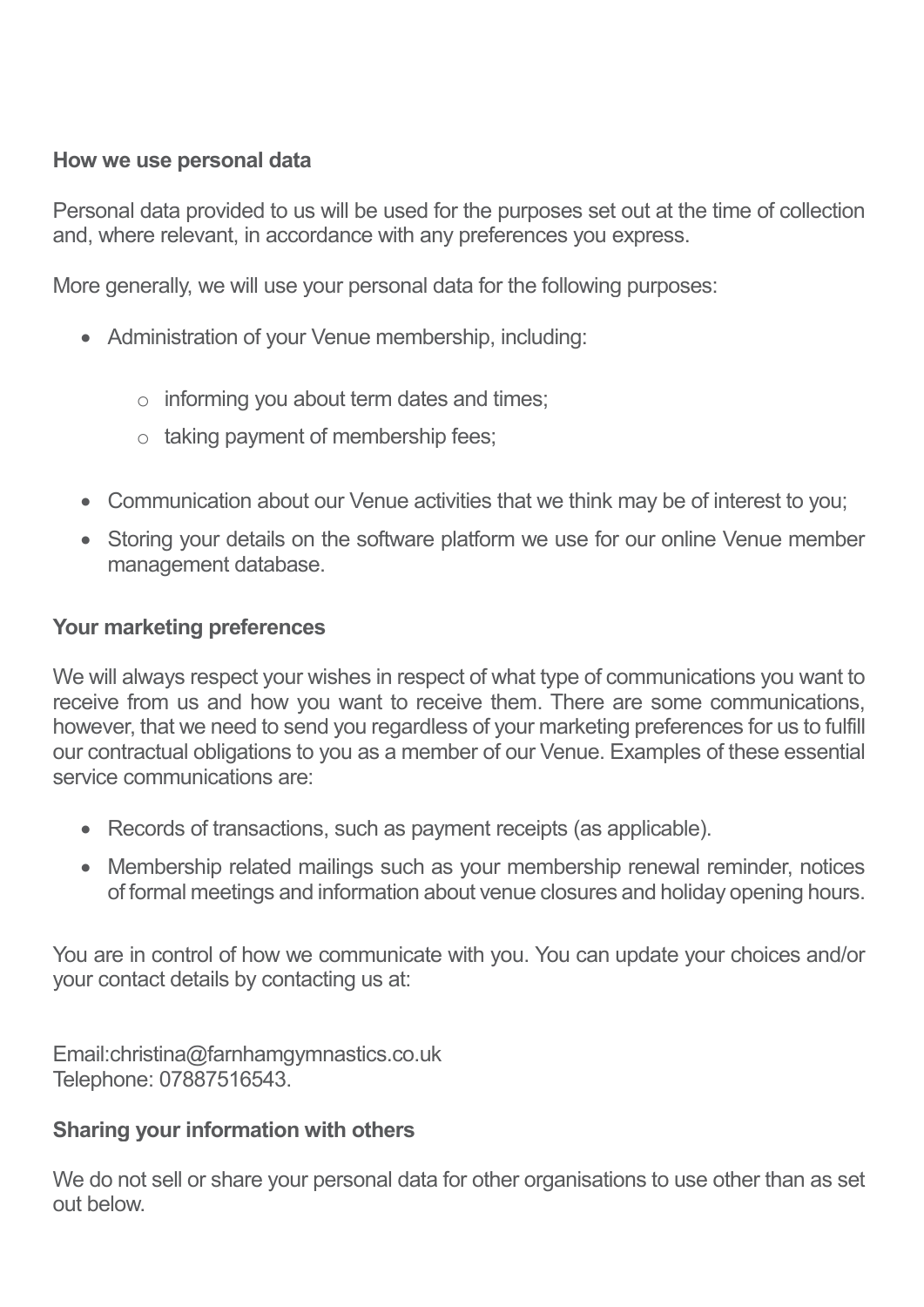Personal data collected and processed by us may be shared with the following third parties, where necessary:

- Our head coaches, for the purposes of emergency contact details.
- The staff at the Farnham Leisure Centre will be provided with contact details in the event of any accident.

## **How long your information is kept**

We keep your personal data only for as long as necessary for each purpose we use it. For most membership data, this means we retain it for so long as you have a valid Venue membership and for a period of five years after your last interaction with us.

## **Your rights**

Under certain circumstances, by law you have the right to:

- Request access to your personal data (commonly known as a "data subject access request"). This enables you to receive a copy of the personal data we hold about you and to check that we are lawfully processing it.
- Request correction of the personal data that we hold about you. This enables you to have any incomplete or inaccurate information we hold about you corrected.
- Request erasure of your personal data. This enables you to ask us to delete or remove personal data where there is no good reason for us continuing to process it. You also have the right to ask us to delete or remove your personal data where you have exercised your right to object to processing (see below).
- Object to processing of your personal data where we are relying on a legitimate interest and there is something about your particular situation which makes you want to object to processing on this ground. You also have the right to object where we are processing your personal data for direct marketing purposes.
- Request the restriction of processing of your personal data. This enables you to ask us to suspend the processing of personal data about you, for example if you want us to establish its accuracy or the reason for processing it. You can also withdraw your consent, where this is the basis for our processing your data (without affecting the lawfulness of our previous processing based on consent).
- Request the transfer of your personal data to another party.

Please note that the above rights are not absolute, and we may be entitled to refuse requests where exceptions apply.